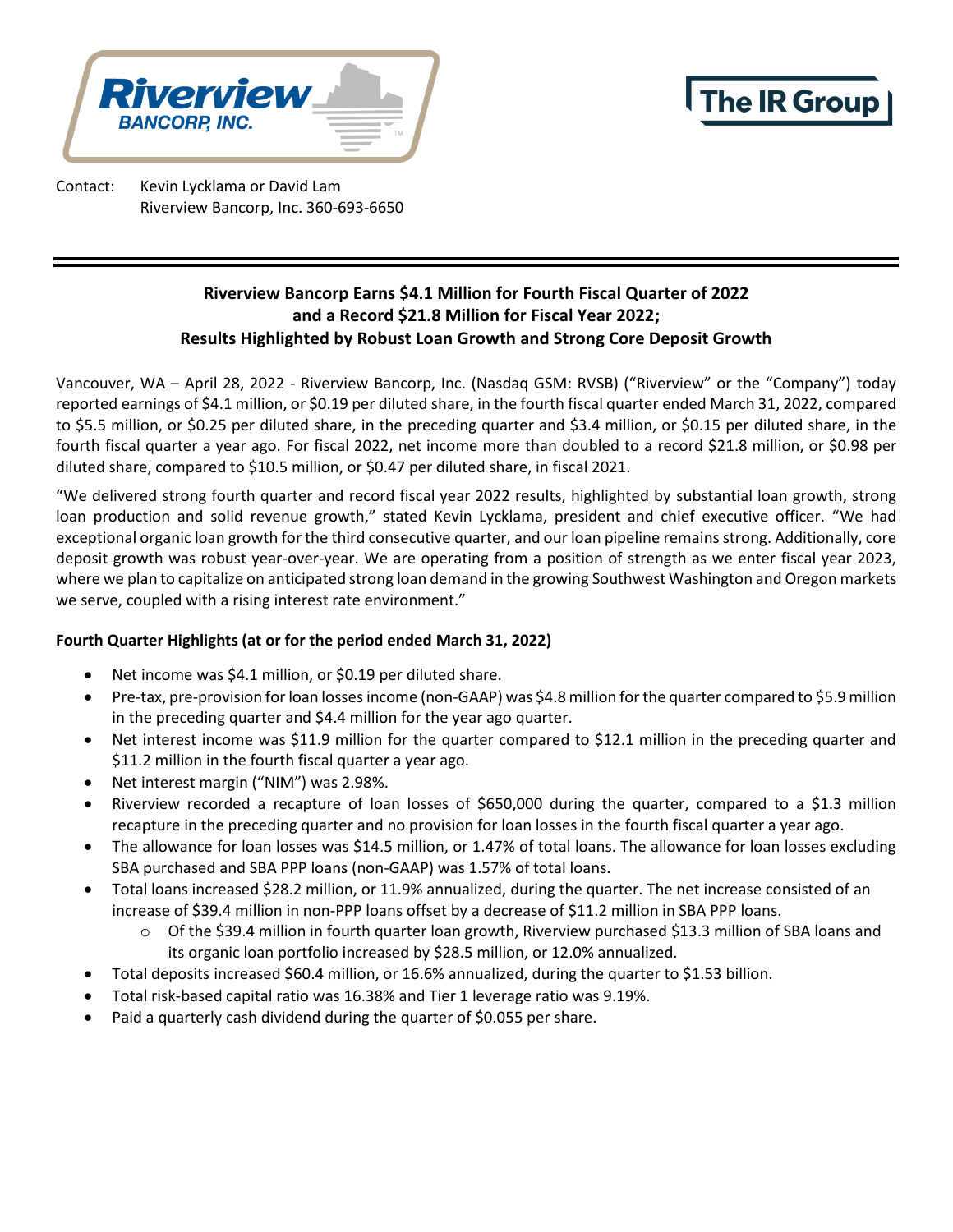# **Income Statement Review**

Riverview's net interest income was \$11.9 million in the current quarter, compared to \$12.1 million in the preceding quarter, and \$11.2 million in the fourth fiscal quarter a year ago. The decrease in net interest income compared to the prior quarter was due to a decrease in the average yield on loans, a decrease in SBA PPP loan interest and fee income, as this portfolio continues to decline due to the forgiveness, and a decrease in net prepayment fees collected in the quarter of \$144,000, compared to \$250,000 during the previous quarter. Investment income continues to supplement interest income due to the overall growth in the investment portfolio. Additionally, the low interest rate environment produced lower interest expense on deposits. The adjusted net interest income (non-GAAP) increased to \$11.1 million in the quarter compared to \$10.9 million in the preceding quarter and \$9.8 million in the fourth fiscal quarter a year ago. In fiscal 2022, net interest income increased to \$47.6 million compared to \$44.9 million in fiscal 2021.

During the fourth quarter of fiscal 2022, \$440,000 of interest and net fee income was earned through PPP loan forgiveness and normal amortization. This compared to \$781,000 of interest and net fee income on PPP loans during the preceding quarter and \$1.3 million in the fourth quarter of the prior year.

Riverview's NIM was 2.98% for the fourth quarter of fiscal 2022, a two basis-point increase compared to 2.96% in the preceding quarter and a 28 basis-point decrease compared to 3.26% in the fourth quarter of fiscal 2021. "The modest NIM expansion during the quarter was primarily due to an increase in investment yields and lower cash balances. With the recent rate increase enacted by the Federal Reserve at the end of the quarter, we anticipate improvement in our NIM in future quarters, especially with the likelihood of additional rate increases throughout the year," said David Lam, executive vice president and chief financial officer." In fiscal 2022, the NIM was 3.03% compared to 3.41% in fiscal 2021.

During the fourth quarter of fiscal 2022, net fees on loan prepayments, which included purchased SBA loan premiums, increased net interest income by \$144,000 and increased the NIM by four basis points. This compared to \$250,000 in net fees on loan prepayments adding six basis points to NIM in the preceding quarter. The interest accretion on purchased loans totaled \$127,000 and resulted in a three-basis point increase in the NIM during the fourth quarter, compared to \$64,000 and a two-basis point increase in the NIM during the preceding quarter. SBA PPP loan interest and fees added 9 basis points to the NIM for the current quarter, compared to 15 basis points for the preceding quarter. The average overnight cash balances were \$236.6 million during the quarter ended March 31, 2022, compared to \$307.4 million in the preceding quarter and \$248.1 million for the fourth fiscal quarter a year ago. Without the elevated level in overnight cash balances, NIM would have been 44 basis points higher in the current quarter, 62 basis points higher in the prior quarter and 72 basis points higher in the fourth quarter a year ago. These items resulted in a core-NIM (non-GAAP) of 3.26% in the current quarter, 3.35% in the preceding quarter and 3.78% in the fourth fiscal quarter a year ago. The following table represents the components of (non-GAAP) Core NIM:

|                                     |                       | <b>Three Months Ended</b> |                       |  |
|-------------------------------------|-----------------------|---------------------------|-----------------------|--|
|                                     | <b>March 31, 2022</b> | <b>December 31, 2021</b>  | <b>March 31, 2021</b> |  |
| Net interest margin (GAAP)          | 2.98 %                | 2.96 %                    | 3.26 %                |  |
| Net fees on loan prepayments        | (0.04)                | (0.06)                    | 0.02                  |  |
| Accretion on purchased MBank loans  | (0.03)                | (0.02)                    | (0.02)                |  |
| SBA PPP loans                       | (0.09)                | (0.15)                    | (0.20)                |  |
| <b>Excess FRB liquidity</b>         | 0.44                  | 0.62                      | 0.72                  |  |
| Core net interest margin (non-GAAP) | 3.26 %                | 3.35 %                    | 3.78 %                |  |

During the fourth fiscal quarter of 2022, Riverview continued to deploy excess cash into its investment portfolio. Investment securities totaled \$418.9 million at March 31, 2022, compared to \$395.0 million at December 31, 2021. During the current quarter, the Company purchased \$45.9 million in new securities with a weighted average yield of 2.17%. Investment purchases were comprised primarily of agency securities and MBS backed by government agencies.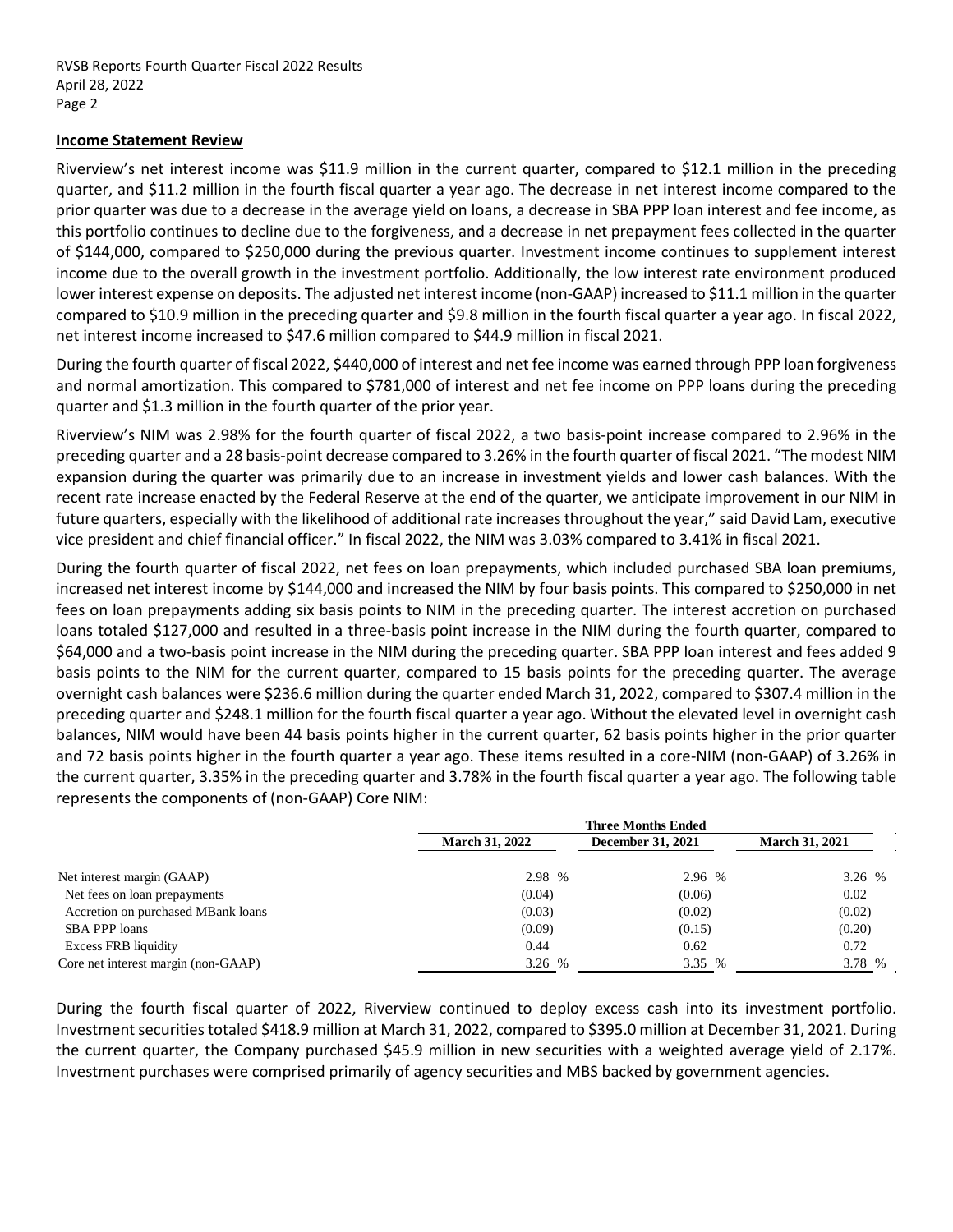Average securities balances for the quarters ended March 31, 2022, December 31, 2021, and March 31, 2021, were \$410.4 million, \$368.6 million and \$204.8 million, respectively. The weighted average yields on securities balances for those same periods were 1.63%, 1.50% and 1.54%, respectively.

Average PPP loans were \$6.8 million in the fourth quarter compared to \$23.8 million in the preceding quarter and \$90.3 million in the fourth fiscal quarter a year ago. During the quarter, Riverview recorded \$16,000 in interest income on PPP loans and \$424,000 in loan fee amortization into income. This compared to \$60,000 in interest income on PPP loans and \$721,000 in loan fee amortization during the preceding quarter and \$229,000 in interest income on PPP loans and \$1.1 million in loan fee amortization during the fourth fiscal quarter a year ago.

Loan yields decreased during the quarter to 4.43% compared to 4.67% in the preceding quarter and 4.77% in the fourth fiscal quarter a year ago. Loan yields excluding PPP loans were 4.28% for the quarter compared to 4.45% in the preceding quarter and 4.65% in the year-ago quarter. Loan yields excluding PPP loans and net fees on loan prepayments were 4.22% for the quarter compared to 4.35% in the preceding quarter and 4.69% in the year-ago quarter.

Riverview's cost of deposits was 0.08% during the fourth fiscal quarter and in the preceding quarter, and 0.15% in the fourth fiscal quarter a year ago as deposit costs remained low reflecting the continued low interest rate environment.

Non-interest income was \$3.0 million during the fourth fiscal quarter, compared to \$3.1 million in the preceding quarter, and \$2.8 million in the fourth fiscal quarter of 2021. Interchange and merchant bankcard fee income was higher due to the continued increase in economic activity in Oregon and Washington. Brokered loan fee income was strong but has slowed moderately due to rising interest rates. In fiscal 2022, non-interest income increased to \$12.7 million compared to \$11.1 million in fiscal 2021. Non-interest income for fiscal year 2022 included a \$500,000 BOLI death benefit.

Asset management fees were \$1.1 million during the fourth fiscal quarter and the preceding quarter. This compared to \$900,000 in the fourth fiscal quarter a year ago. The preceding quarter included a one-time fee of approximately \$200,000. Riverview Trust Company's assets under management was \$1.3 billion at March 31, 2022, compared to \$1.4 billion at December 31, 2021, and \$1.3 billion at March 31, 2021.

Non-interest expense was \$10.1 million during the quarter compared to \$9.3 million in the preceding quarter and \$9.6 million in the fourth fiscal quarter a year ago. Salary and employee benefits increased compared to the prior quarter primarily due to annual salary increases and fiscal year-end bonuses and incentive pay. Additionally, wage pressures, and the competitive landscape for attracting and retaining employees in Riverview's primary markets, continues to put pressure on salary and employee benefits. For fiscal 2022, non-interest expense was \$36.7 million, compared to \$36.3 million for fiscal 2021. Riverview also recognized a \$1.0 million gain on sale of a former branch property during the second fiscal quarter of 2022, which reduced non-interest expense for fiscal 2022. Fiscal 2021 included salary offsets of approximately \$800,000 related to SBA PPP loans that were not present in fiscal 2022.

Return on average assets was 0.97% in the fourth quarter of fiscal 2022 compared to 1.28% in the preceding quarter. Return on average equity and return on average tangible equity (non-GAAP) was 10.23% and 12.26%, respectively, compared to 13.47% and 16.23%, respectively, for the prior quarter. The efficiency ratio was 68.0% for the fourth fiscal quarter compared to 61.2% in the preceding quarter and 68.6% in the fourth fiscal quarter a year ago.

Riverview's effective tax rate for the fourth quarter of fiscal 2022 was 23.7%, compared to 23.2% for the preceding quarter, and 22.5% for the year ago quarter.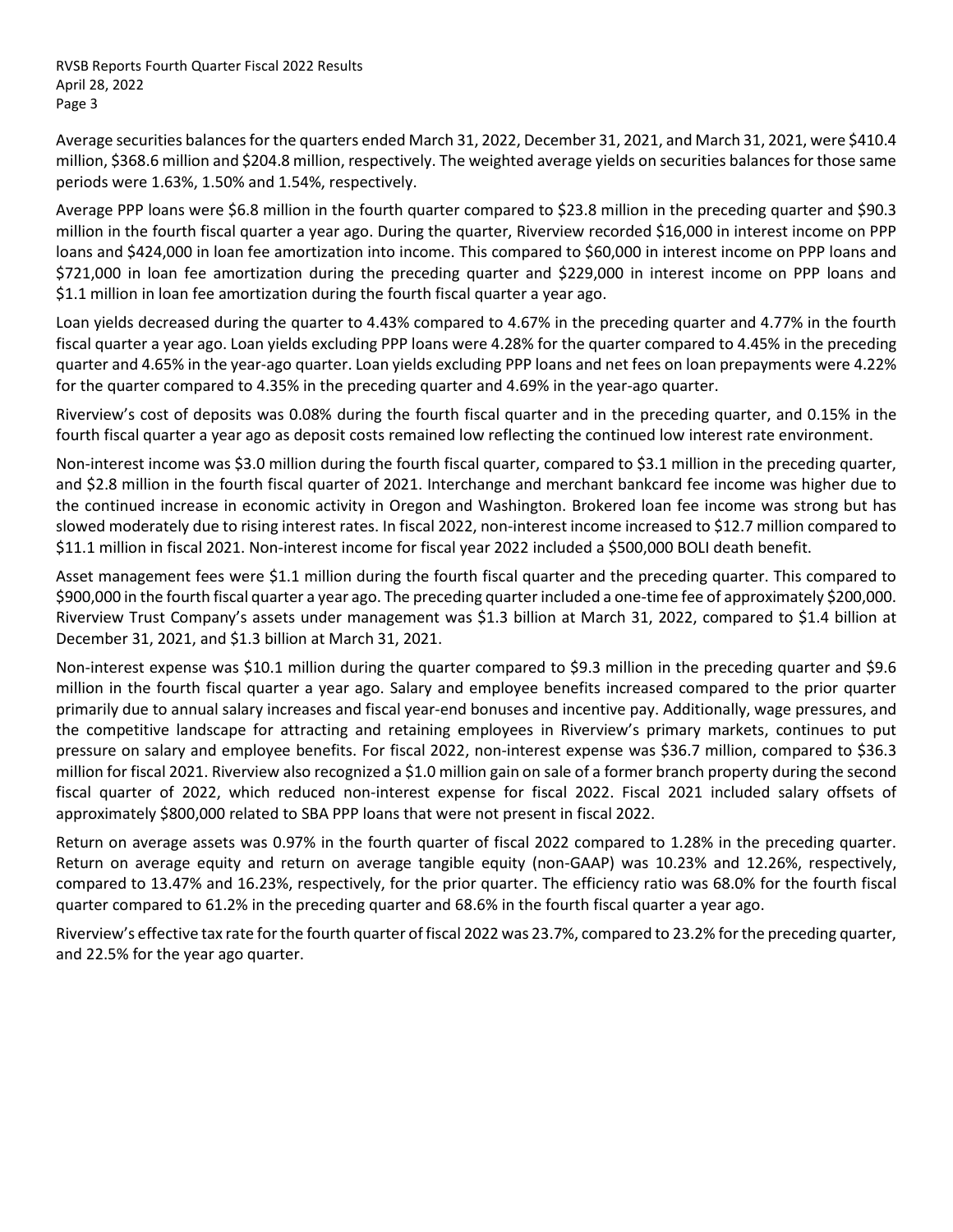# **Balance Sheet Review**

Total loans were \$990.4 million at March 31, 2022 compared to \$962.2 million three months earlier and \$943.2 million a year ago. The \$28.2 million increase in loan balances compared to the prior quarter was driven by a number of factors. In addition to growing organic loans by \$28.5 million, Riverview completed the purchase of approximately \$13.3 million of SBA guaranteed loans. These increases offset the \$11.2 million of SBA PPP loan forgiveness during the quarter. SBA PPP loans, net of fees, totaled \$3.1 million at March 31, 2022, compared to \$14.3 million at December 31, 2021, and \$93.4 million at March 31, 2021.

Riverview's loan pipeline totaled \$101.4 million at March 31, 2022 compared to \$81.2 million at the end of the prior quarter. Loan activity remained strong, with new loan originations during the quarter totaling \$92.9 million compared to \$109.0 million in the preceding quarter and \$64.8 million in the fourth quarter a year ago. "As our markets continue to emerge from the pandemic, we have continued to focus on loan originations and emphasize business development activities," said Lycklama. "Organic loan growth continued to exceed our expectations during the quarter and we are pleased with the continued success of our lending teams. The strong loan demand in our local markets is encouraging, however, loan growth continues to be impacted by loan payoffs."

Undisbursed construction loans totaled \$39.5 million at March 31, 2022 compared to \$28.0 million at December 31, 2021, with the majority of the undisbursed construction loans expected to fund over the next several quarters. Revolving commercial business loan commitments totaled \$66.0 million at March 31, 2022, compared to \$67.4 million three months earlier. Utilization on these loans totaled 18.4% at March 31, 2022, compared to 19.2% at December 31, 2021. The weighted average rate on loan originations during the quarter was 3.77% compared to 3.85% in the preceding quarter. Loan originations during the quarter included several large loans with rate lock commitments made early in the quarter. Recent loan originations, excluding these loans, have weighted average rates over 4.00%

Total deposits were \$1.53 billion at March 31, 2022 compared to \$1.47 billion at December 31, 2021. Total deposits increased \$187.8 million, or 14.0%, compared to a year earlier. The growth in deposits over the last year came from core checking, savings and money market accounts. Non-interest bearing checking accounts increased \$59.7 million, or 13.7%, year-over-year to \$494.8 million at March 31, 2022. Checking accounts, as a percentage of total deposits, totaled 51.0% at March 31, 2022.

Shareholders' equity was \$157.2 million at March 31, 2022 compared to \$163.1 million three months earlier and \$151.6 million a year earlier. Tangible book value per share (non-GAAP) was \$5.86 at March 31, 2022, compared to \$6.11 at December 31, 2021, and \$5.54 at March 31, 2021. The decrease in tangible book value per share during the current quarter was primarily due to a \$8.6 million decrease in accumulated other comprehensive income (AOCI) related to an increase in the unrealized loss on available for sale securities, reflecting the increase in interest rates during the current quarter. Riverview paid a quarterly cash dividend of \$0.055 per share on April 21, 2022.

# **Credit Quality**

Non-performing assets were \$22.1 million, or 1.27% of total assets, at March 31, 2022 compared to \$1.8 million, or 0.11% of total assets, three months earlier and \$571,000, or 0.04% of total assets, at March 31, 2021. The increase is attributed to an increase in non-performing SBA government guaranteed loans where payments have been delayed due to the servicing transfer of these loans between two third-party servicers. Once the servicing transfer is complete, Riverview expects to receive the delayed payments and expects non-performing assets to decrease.

# Additional details on government guaranteed portion of the SBA and USDA loans.

The Bank holds approximately \$29.0 million of the government guaranteed portion of SBA and USDA loans originated by other banks that, when purchased, were placed into a Direct Registration Certificate ("DRC") program by the SBA's former fiscal transfer agent, Colson Inc. ("Colson"). Under the DRC program, Colson was required to remit monthly payments to the investor holding the guaranteed balance, whether or not a payment had actually been received from the borrower. In 2020, Colson did not successfully retain its existing contract as the SBA's fiscal transfer agent and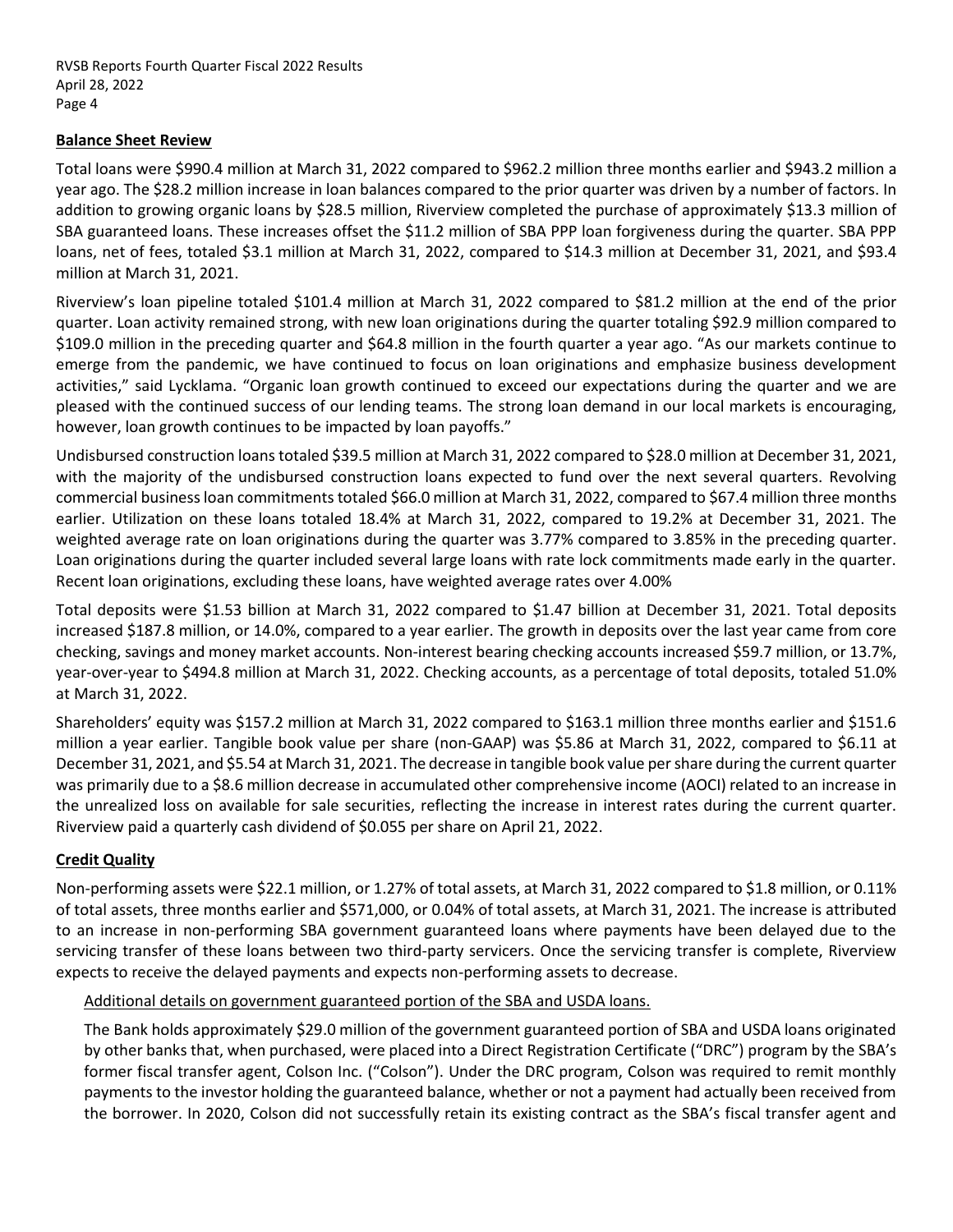began transitioning servicing over to a new company called Guidehouse. In late 2021, Guidehouse, under their contract with the SBA, declined to continue the DRC program. After declining to continue the DRC program, all payments under the DRC program began to be held by Guidehouse or Colson until the DRC program could be unwound and the DRC holdings converted into normal pass through certificates. As part of unwinding the DRC program, Colson has requested investors who had received payments in advance of the borrower actually remitting payment return advanced funds before they will process the conversion of certificates. The Bank continues to work with Colson on the reconciliation and transfer of these loans. The Bank expects the reconciliation and unwinding process to continue through the next two quarters and until the reconciliation and unwinding process is completed, these loans will be reflected as past due. The Bank is fully guaranteed to be paid all principal and interest on these loans.

### **Non-performing loans reconciliation, excluding SBA Government Guaranteed Loans**

|                                                                                                                                    | <b>Three Months Ended</b> |                     |    |                          |                |              |  |  |  |  |  |
|------------------------------------------------------------------------------------------------------------------------------------|---------------------------|---------------------|----|--------------------------|----------------|--------------|--|--|--|--|--|
| (Dollars in thousands)                                                                                                             |                           | March 31, 2022      |    | <b>December 31, 2021</b> | March 31, 2021 |              |  |  |  |  |  |
| Non-performing loans (GAAP)<br>Less: Non-performing SBA Government Guaranteed loans<br>Adjusted non-performing loans excluding SBA | \$                        | 22,099<br>(21, 826) | \$ | 1.840<br>(1,533)         | \$             | 571<br>(176) |  |  |  |  |  |
| Government Guaranteed loans (non-GAAP)                                                                                             |                           | 273                 |    | 307                      |                | 395          |  |  |  |  |  |
| Non-performing loans to total loans (GAAP)                                                                                         |                           | 2.23%               |    | 0.19%                    |                | 0.06%        |  |  |  |  |  |
| Non-performing loans, excluding SBA Government<br>Guaranteed loans to total loans (non-GAAP)                                       |                           | 0.03%               |    | 0.03%                    |                | 0.04%        |  |  |  |  |  |
| Non-performing loans to total assets (GAAP)                                                                                        |                           | 1.27%               |    | 0.11%                    |                | 0.04%        |  |  |  |  |  |
| Non-performing loans, excluding SBA Government<br>Guaranteed loans to total assets (non-GAAP)                                      |                           | 0.02%               |    | 0.02%                    |                | 0.03%        |  |  |  |  |  |

Riverview recorded an insignificant amount of net loan charge-offs during the fourth fiscal quarter. This compared to net loan charge-offs of \$52,000 for the preceding quarter and \$14,000 in the fourth fiscal quarter a year ago. Due to the improvement in economic conditions, no loan charge-offs, and the overall quality of the loan portfolio, Riverview recorded a recapture of loan losses of \$650,000 during the fourth fiscal quarter. This compared to a recapture of loan losses of \$1.3 million in the prior quarter and no provision for loan losses during the fourth fiscal quarter a year ago. Riverview had no commercial or consumer loan modifications remaining on its books at March 31, 2022 and Riverview's hotel/motel portfolio performance has steadily improved over the last several quarters.

Classified assets were \$6.4 million at March 31, 2022, compared to \$6.5 million at December 31, 2021 and \$7.7 million at March 31, 2021. The classified asset to total capital ratio was 3.8% at March 31, 2022, compared to 3.9% three months earlier and 4.8% a year earlier. Criticized assets decreased to \$7.8 million at March 31, 2022, compared to \$14.0 million at December 31, 2021, and \$42.5 million at March 31, 2021. These balances may decline further over the next several quarters as the Company receives updated financial statements from these borrowers. The criticized assets balance reflects risk rating changes primarily associated with loans that had been granted COVID-19 loan modifications.

At March 31, 2022, the allowance for loan losses was \$14.5 million, compared to \$15.2 million at December 31, 2021, and \$19.2 million one year earlier. The allowance for loan losses represented 1.47% of total loans at March 31, 2022, compared to 1.58% in the preceding quarter and 2.03% a year earlier. The allowance for loan losses to loans, net of SBA guaranteed loans (including SBA purchased and PPP loans) (non-GAAP), was 1.57% at March 31, 2022, compared to 1.68% at December 31, 2021 and 2.39% a year earlier. Included in the carrying value of loans are net discounts on the MBank purchased loans, which may reduce the need for an allowance for loan losses on these loans because they are carried at an amount below the outstanding principal balance. The remaining net discount on these purchased loans was \$371,000 at March 31, 2022, compared to \$497,000 three months earlier.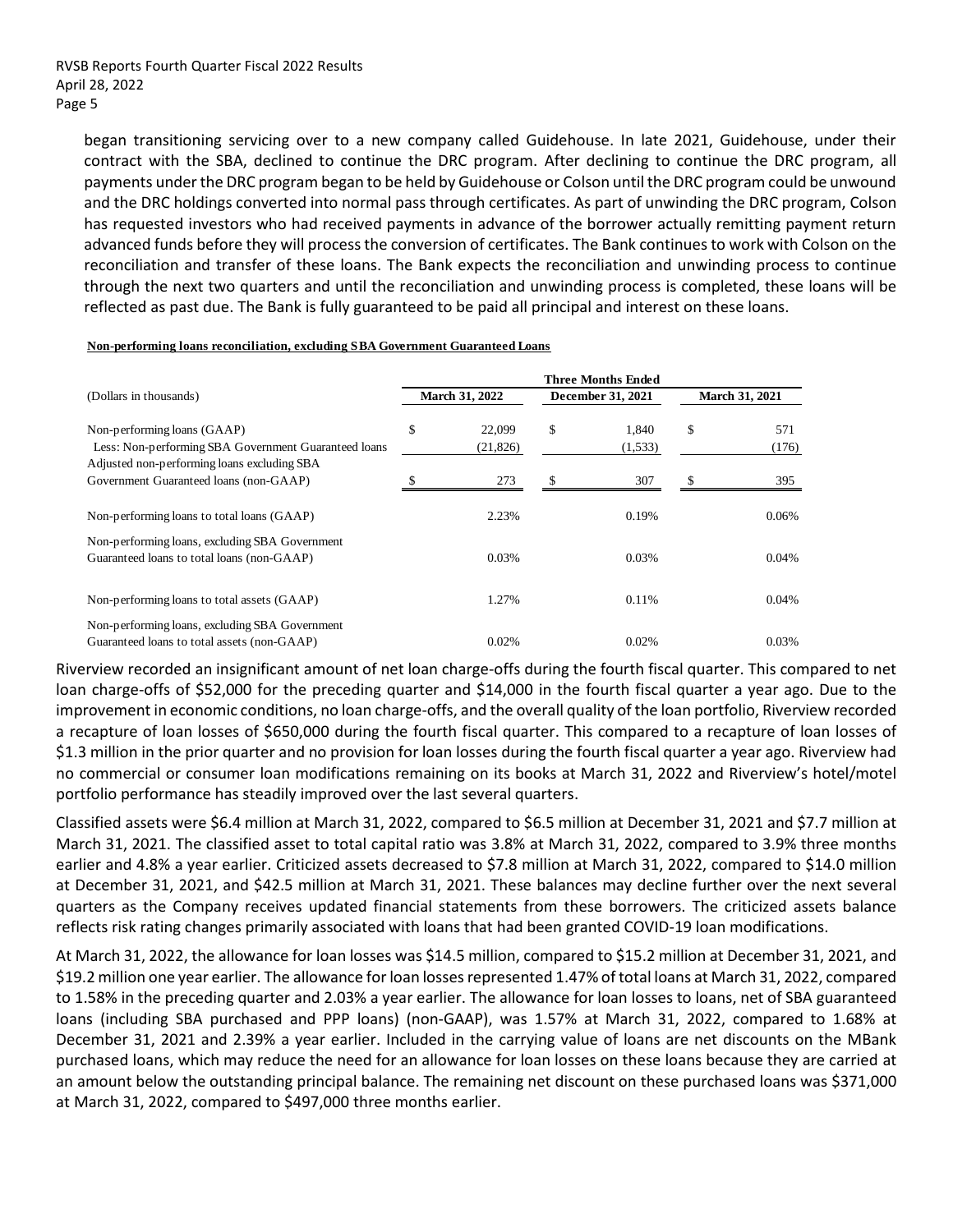## **PPP Loans**

During Round 1, Riverview originated 790 PPP loans totaling approximately \$112.9 million, net of deferred fees, with an average loan size of \$147,000. In PPP Round 2, Riverview originated 414 PPP loans totaling approximately \$54.1 million, net of deferred fees, with an average loan size of \$131,000. Unamortized PPP deferred loan fees at March 31, 2022 totaled \$99,000 for all PPP loans. In total, 1,182 PPP loans totaling \$163.9 million, or 98.1%, have been forgiven by the SBA or repaid by the borrower.

The following table presents the breakdown and balance, net of deferred fees, of all PPP loans (Round 1 and Round 2) at March 31, 2022:

|                          |                 |           | Total |  |  |  |
|--------------------------|-----------------|-----------|-------|--|--|--|
| Range                    | Number of loans | (in 000s) |       |  |  |  |
| Up to \$150,000          | 15              |           | 589   |  |  |  |
| \$150,001 to \$350,000   |                 |           | 1,009 |  |  |  |
| \$350,001 to \$2,000,000 |                 |           | 1,487 |  |  |  |
| Total                    | 22              |           | 3,085 |  |  |  |

# **Capital**

Riverview continues to maintain capital levels well in excess of the regulatory requirements to be categorized as "well capitalized" with a total risk-based capital ratio of 16.38% and a Tier 1 leverage ratio of 9.19% at March 31, 2022. Tangible common equity to average tangible assets ratio (non-GAAP) was 7.57% at March 31, 2022.

# **Stock Repurchase Program**

On March 9, 2022, Riverview announced that its Board of Directors authorized the repurchase up to \$5.0 million of the Company's outstanding shares in the open market, based on prevailing market prices, or in privately negotiated transactions, over a period beginning on March 21, 2022, and continuing until the earlier of the completion of the repurchase or September 9, 2022, depending upon market conditions. As of March 31, 2022, Riverview had repurchased 28,240 shares at an average price of \$7.63 per share.

## **Non-GAAP Financial Measures**

In addition to results presented in accordance with generally accepted accounting principles ("GAAP"), this press release contains certain non-GAAP financial measures. Management has presented these non-GAAP financial measures in this earnings release because it believes that they provide useful and comparative information to assess trends in Riverview's core operations reflected in the current quarter's results and facilitate the comparison of our performance with the performance of our peers. However, these non-GAAP financial measures are supplemental and are not a substitute for any analysis based on GAAP. Where applicable, comparable earnings information using GAAP financial measures is also presented. Because not all companies use the same calculations, our presentation may not be comparable to other similarly titled measures as calculated by other companies. For a reconciliation of these non-GAAP financial measures, see the tables below.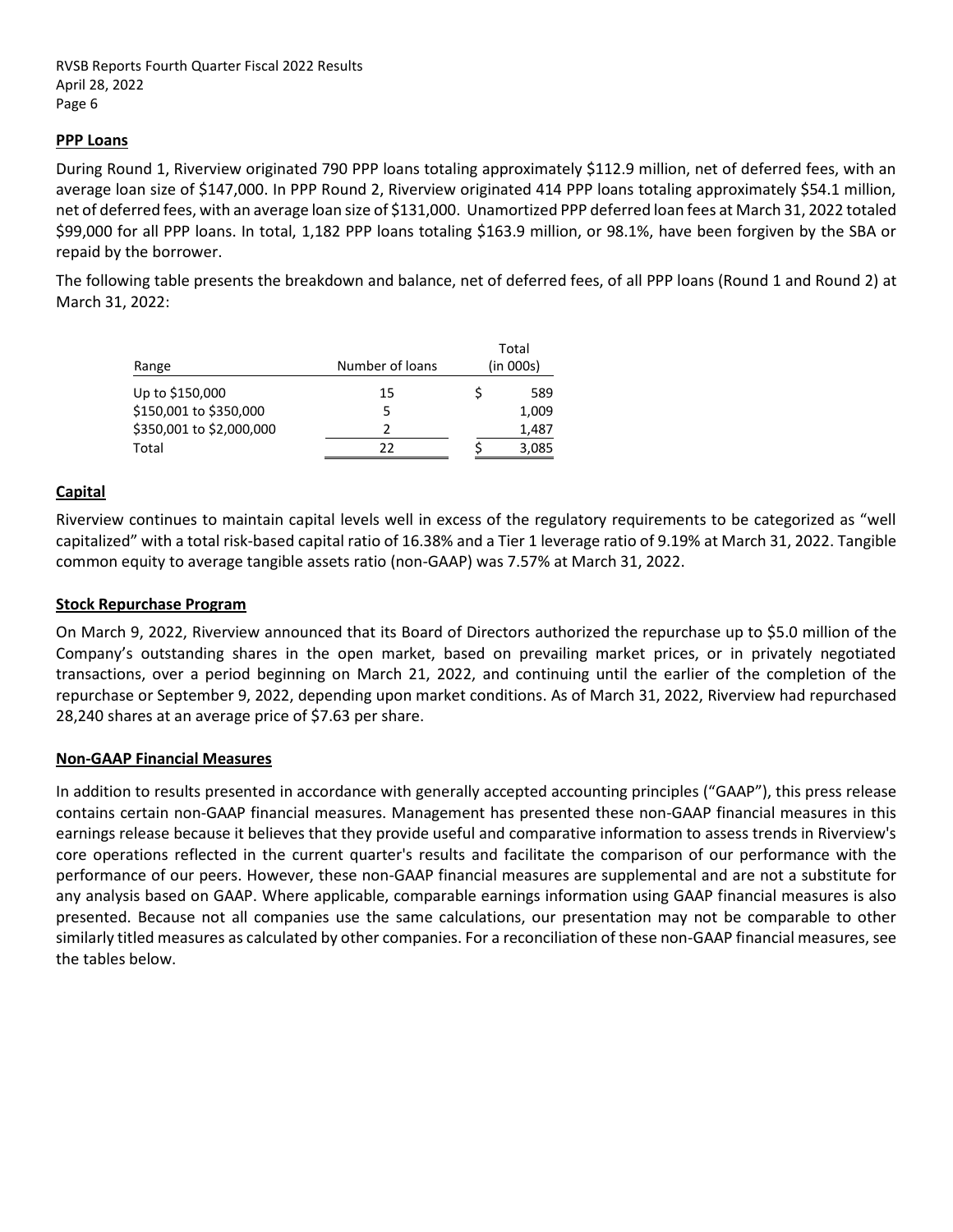### **Tangible shareholders' equity to tangible assets and tangible book value per share:**

| (Dollars in thousands)                               |    | March 31, 2022 | December 31, 2021 | March 31, 2021 |            |  |
|------------------------------------------------------|----|----------------|-------------------|----------------|------------|--|
| Shareholders' equity (GAAP)                          | \$ | 157,249        | \$<br>163,141     | \$             | 151,594    |  |
| Exclude: Goodwill                                    |    | (27,076)       | (27,076)          |                | (27,076)   |  |
| Exclude: Core deposit intangible, net                |    | (495)          | (526)             |                | (619)      |  |
| Tangible shareholders' equity (non-GAAP)             | -S | 129,678        | \$<br>135,539     | \$             | 123,899    |  |
| Total assets (GAAP)                                  | \$ | 1,740,096      | \$<br>1,683,076   | \$             | 1,549,158  |  |
| Exclude: Goodwill                                    |    | (27,076)       | (27,076)          |                | (27,076)   |  |
| Exclude: Core deposit intangible, net                |    | (495)          | (526)             |                | (619)      |  |
| Tangible assets (non-GAAP)                           |    | 1,712,525      | \$<br>1,655,474   | \$             | 1,521,463  |  |
| Shareholders' equity to total assets (GAAP)          |    | 9.04%          | 9.69%             |                | 9.79%      |  |
| Tangible common equity to tangible assets (non-GAAP) |    | 7.57%          | 8.19%             |                | 8.14%      |  |
| Shares outstanding                                   |    | 22,127,396     | 22,176,612        |                | 22,351,235 |  |
| Book value per share (GAAP)                          |    | 7.11           | 7.36              |                | 6.78       |  |
| Tangible book value per share (non-GAAP)             |    | 5.86           | 6.11              |                | 5.54       |  |

## **Pre-tax, pre-provision income**

|                                                   |  |                       |  | <b>Three Months Ended</b> | <b>Twelve Months Ended</b> |                       |  |                       |  |                       |  |
|---------------------------------------------------|--|-----------------------|--|---------------------------|----------------------------|-----------------------|--|-----------------------|--|-----------------------|--|
| (Dollars in thousands)                            |  | <b>March 31, 2022</b> |  | <b>December 31, 2021</b>  |                            | <b>March 31, 2021</b> |  | <b>March 31, 2022</b> |  | <b>March 31, 2021</b> |  |
|                                                   |  |                       |  |                           |                            |                       |  |                       |  |                       |  |
| Net income (GAAP)                                 |  | 4.125                 |  | 5.510                     |                            | 3.414                 |  | 21,820                |  | 10.472                |  |
| Include: Provision for income taxes               |  | 1.282                 |  | 1.661                     |                            | 992                   |  | 6.456                 |  | 2,981                 |  |
| Include: Provision for (recapture of) loan losses |  | (650)                 |  | (1,275)                   |                            |                       |  | (4,625)               |  | 6,300                 |  |
| Pre-tax, pre-provision income (non-GAAP)          |  | 4.757                 |  | 5.896                     |                            | 4.406                 |  | 23.651                |  | 19.753                |  |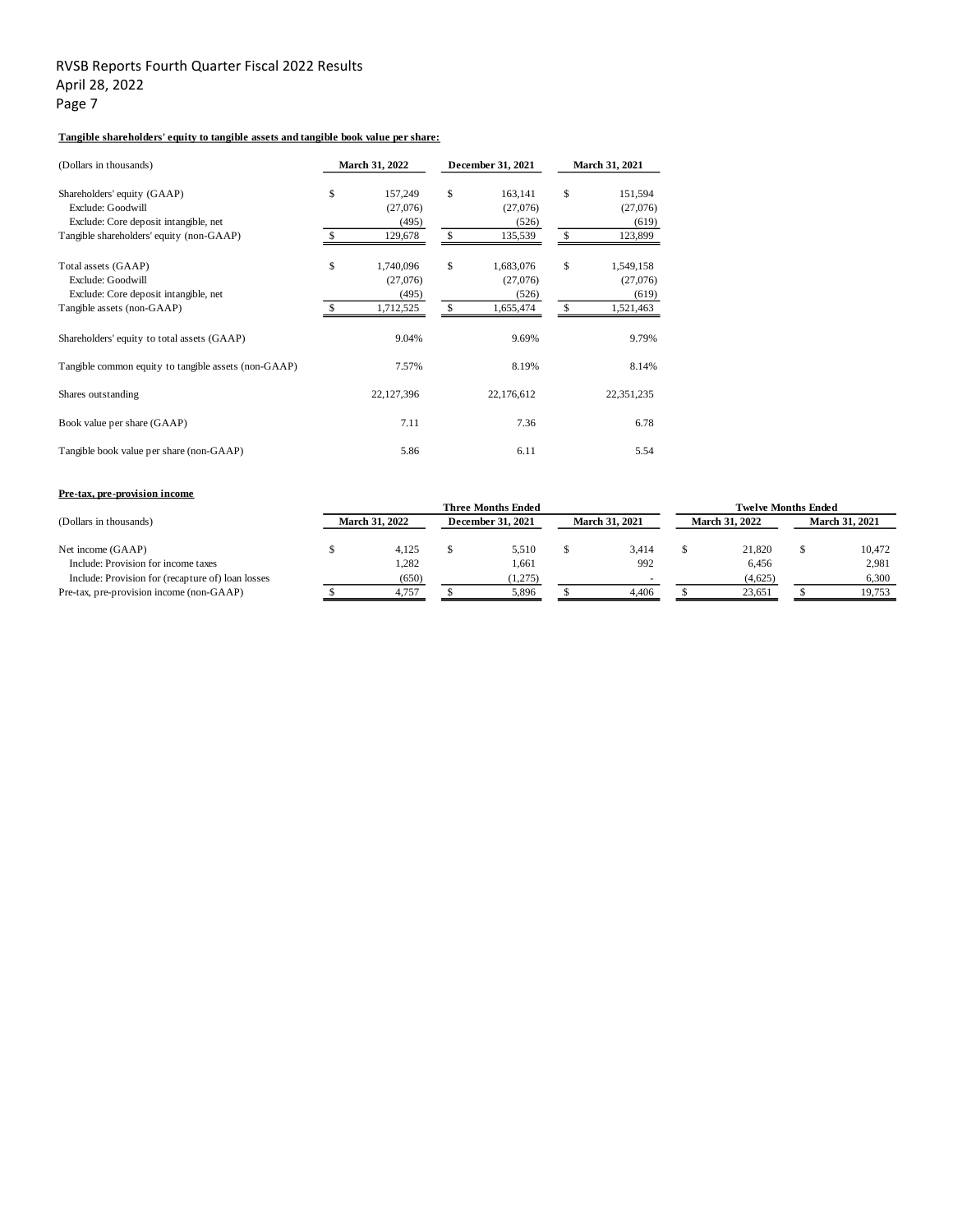### **Net interest margin reconciliation to core net interest margin**

|                                            |                | <b>Three Months Ended</b> | <b>Twelve Months Ended</b> |  |                |  |                       |  |                       |
|--------------------------------------------|----------------|---------------------------|----------------------------|--|----------------|--|-----------------------|--|-----------------------|
| (Dollars in thousands)                     | March 31, 2022 |                           | December 31, 2021          |  | March 31, 2021 |  | <b>March 31, 2022</b> |  | <b>March 31, 2021</b> |
| Net interest income (GAAP)                 | 11.906         |                           | 12.059                     |  | 11.196         |  | 47.625                |  | 44,917                |
| Tax equivalent adjustment                  | 21             |                           | 21                         |  | 16             |  | 75                    |  | 41                    |
| Net fees on loan prepayments               | (144)          |                           | (250)                      |  | 72             |  | (922)                 |  | 212                   |
| Accretion on purchased MBank loans         | (127)          |                           | (64)                       |  | (92)           |  | (351)                 |  | (344)                 |
| SBA PPP loans interest income and net fees | (440)          |                           | (781)                      |  | (1,292)        |  | (3,041)               |  | (3,999)               |
| Income on excess FRB liquidity             | (109)          |                           | (114)                      |  | (56)           |  | (429)                 |  | (185)                 |
| Adjusted net interest income (non-GAAP)    | 11,107         |                           | 10,871                     |  | 9,844          |  | 42,957                |  | 40,642                |

|                                                      |  |                |  | <b>Three Months Ended</b> | Twelve Months Ended |                |  |                |  |                       |  |
|------------------------------------------------------|--|----------------|--|---------------------------|---------------------|----------------|--|----------------|--|-----------------------|--|
| (Dollars in thousands)                               |  | March 31, 2022 |  | December 31, 2021         |                     | March 31, 2021 |  | March 31, 2022 |  | <b>March 31, 2021</b> |  |
| Average balance of interest-earning assets (GAAP)    |  | 1.623.660      |  | 1.619.775                 |                     | 1.393.153      |  | 1.575.068      |  | 1,320,109             |  |
| SBA PPP loans (average)                              |  | (6,794)        |  | (23,769)                  |                     | (90, 268)      |  | (39, 326)      |  | (96, 441)             |  |
| Excess FRB liquidity (average)                       |  | (236, 572)     |  | (307, 437)                |                     | (248, 100)     |  | (290, 882)     |  | (195, 635)            |  |
| Average balance of interest-earning assets excluding |  |                |  |                           |                     |                |  |                |  |                       |  |
| SBA PPP loans and excess FRB liquidity (non-GAAP)    |  | 1.380.294      |  | 1.288.569                 |                     | 1,054,785      |  | 1.244.860      |  | 1.028.033             |  |

|                                     |                       | <b>Three Months Ended</b> |                       | <b>Twelve Months Ended</b> |                       |  |  |  |  |
|-------------------------------------|-----------------------|---------------------------|-----------------------|----------------------------|-----------------------|--|--|--|--|
|                                     | <b>March 31, 2022</b> | <b>December 31, 2021</b>  | <b>March 31, 2021</b> | <b>March 31, 2022</b>      | <b>March 31, 2021</b> |  |  |  |  |
| Net interest margin (GAAP)          | 2.98 %                | 2.96%                     | 3.26%                 | 3.03%                      | 3.41 %                |  |  |  |  |
| Net fees on loan prepayments        | (0.04)                | (0.06)                    | 0.02                  | (0.06)                     | 0.01                  |  |  |  |  |
| Accretion on purchased MBank loans  | (0.03)                | (0.02)                    | (0.02)                | (0.02)                     | (0.03)                |  |  |  |  |
| SBA PPP loans                       | (0.09)                | (0.15)                    | (0.20)                | (0.12)                     | (0.06)                |  |  |  |  |
| <b>Excess FRB</b> liquidity         | 0.44                  | 0.62                      | 0.72                  | 0.62                       | 0.62                  |  |  |  |  |
| Core net interest margin (non-GAAP) | 3.26%                 | 3.35 %                    | 3.78 %                | 3.45 %                     | 3.95 %                |  |  |  |  |

### **Allowance for loan losses reconciliation, excluding SBA purchased and PPP loans**

| (Dollars in thousands)                                                                            | March 31, 2022 |     | December 31, 2021 | March 31, 2021 |           |  |
|---------------------------------------------------------------------------------------------------|----------------|-----|-------------------|----------------|-----------|--|
| Allowance for loan losses                                                                         | \$<br>14.523   | \$  | 15.173            | \$             | 19.178    |  |
| Loans receivable (GAAP)                                                                           | \$<br>990,408  | \$  | 962,223           | \$             | 943,235   |  |
| Exclude: SBA purchased loans                                                                      | (59, 420)      |     | (46, 152)         |                | (47, 379) |  |
| Exclude: SBA PPP loans                                                                            | (3,085)        |     | (14, 322)         |                | (93, 444) |  |
| Loans receivable excluding SBA purchased and PPP loans                                            |                |     |                   |                |           |  |
| $(non-GAAP)$                                                                                      | 927,903        | \$. | 901,749           |                | 802,412   |  |
| Allowance for loan losses to loans receivable (GAAP)                                              | 1.47%          |     | 1.58%             |                | 2.03%     |  |
| Allowance for loan losses to loans receivable excluding<br>SBA purchased and PPP loans (non-GAAP) | 1.57%          |     | 1.68%             |                | 2.39%     |  |

#### **Non-performing loans reconciliation, excluding SBA Government Guaranteed Loans**

|                                                                                               | <b>Three Months Ended</b> |                     |    |                   |                |              |  |  |  |  |  |
|-----------------------------------------------------------------------------------------------|---------------------------|---------------------|----|-------------------|----------------|--------------|--|--|--|--|--|
| (Dollars in thousands)                                                                        |                           | March 31, 2022      |    | December 31, 2021 | March 31, 2021 |              |  |  |  |  |  |
| Non-performing loans (GAAP)<br>Less: Non-performing SBA Government Guaranteed loans           | \$                        | 22,099<br>(21, 826) | \$ | 1.840<br>(1,533)  | \$             | 571<br>(176) |  |  |  |  |  |
| Adjusted non-performing loans excluding SBA<br>Government Guaranteed loans (non-GAAP)         |                           | 273                 | \$ | 307               |                | 395          |  |  |  |  |  |
| Non-performing loans to total loans (GAAP)                                                    |                           | 2.23%               |    | 0.19%             |                | 0.06%        |  |  |  |  |  |
| Non-performing loans, excluding SBA Government<br>Guaranteed loans to total loans (non-GAAP)  |                           | 0.03%               |    | 0.03%             |                | 0.04%        |  |  |  |  |  |
| Non-performing loans to total assets (GAAP)                                                   |                           | 1.27%               |    | 0.11%             |                | 0.04%        |  |  |  |  |  |
| Non-performing loans, excluding SBA Government<br>Guaranteed loans to total assets (non-GAAP) |                           | 0.02%               |    | 0.02%             |                | 0.03%        |  |  |  |  |  |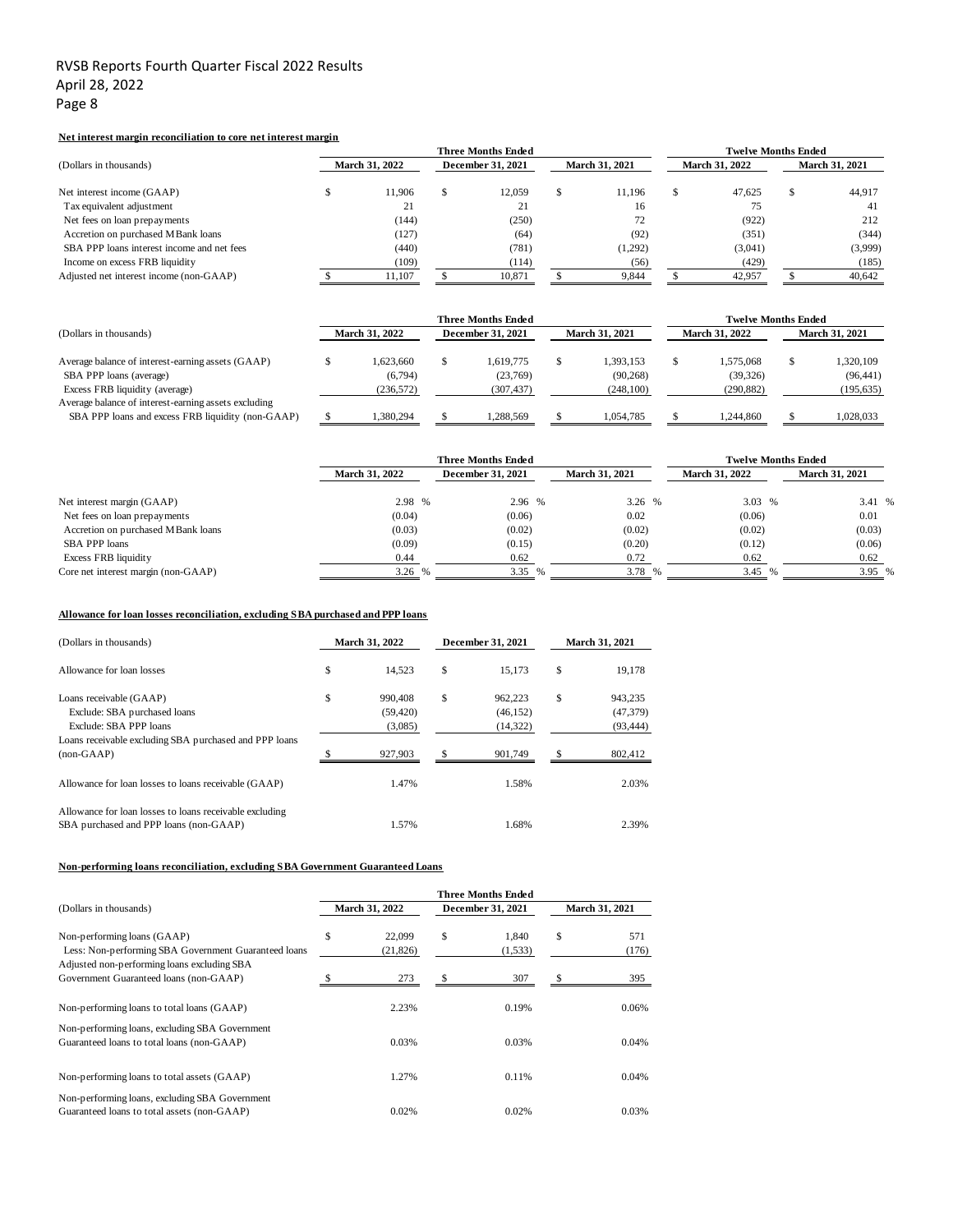## **About Riverview**

Riverview Bancorp, Inc. (www.riverviewbank.com) is headquartered in Vancouver, Washington – just north of Portland, Oregon, on the I-5 corridor. With assets of \$1.74 billion at March 31, 2022, it is the parent company of the 98-year-old Riverview Community Bank, as well as Riverview Trust Company. The Bank offers true community banking services, focusing on providing the highest quality service and financial products to commercial and retail clients through 17 branches, including 13 in the Portland-Vancouver area, and 3 lending centers. For the past 9 years, Riverview has been named Best Bank by the readers of *The Vancouver Business Journal* and *The Columbian*.

*"Safe Harbor" statement under the Private Securities Litigation Reform Act of 1995: This press release contains forward-looking statements that are subject to risks and uncertainties, including, but not limited to: the effect of the COVID-19 pandemic, including on our credit quality and business operations, as well as the impact on general economic and financial conditions and other uncertainties resulting from the COVID-19 pandemic, such as the extent and duration of the impact on public health, the U.S. and global economies, and consumer and corporate customers, including economic activity, employment levels and market liquidity; the Company's ability to raise common capital; the credit risks of lending activities, including changes in the level and trend of loan delinquencies and write-offs and changes in the Company's allowance for loan losses and provision for loan losses that may be impacted by deterioration in the housing and commercial real estate markets; changes in general economic conditions, either nationally or in the Company's market areas; changes in the levels of general interest rates, and the relative differences between short and long term interest rates, deposit interest rates, the Company's net interest margin and funding sources; fluctuations in the demand for loans, the number of unsold homes, land and other properties and fluctuations in real estate values in the Company's market areas; secondary market conditions for loans and the Company's ability to sell loans in the secondary market; results of examinations of us by the Federal Reserve and our bank subsidiary by the Federal Deposit Insurance Corporation, the Washington State Department of Financial Institutions, Division of Banks or other regulatory authorities, including the possibility that any such regulatory authority may, among other things, require us to increase the Company's reserve for loan losses, write-down assets, change Riverview Community Bank's regulatory capital position or affect the Company's ability to borrow funds or maintain or increase deposits, which could adversely affect its liquidity and earnings; legislative or regulatory changes that adversely affect the Company's business including changes in regulatory policies and principles, or the interpretation of regulatory capital or other rules; the Company's ability to attract and retain deposits; further increases in premiums for deposit insurance; the Company's ability to control operating costs and expenses; the use of*  estimates in determining fair value of certain of the Company's assets, which estimates may prove to be incorrect and result in significant declines in valuation; difficulties in reducing risks associated with the loans on the Company's balance sheet; staffing fluctuations in response to product demand *or the implementation of corporate strategies that affect the Company's workforce and potential associated charges; computer systems on which the Company depends could fail or experience a security breach; the Company's ability to retain key members of its senior management team; costs and effects of litigation, including settlements and judgments; the Company's ability to successfully integrate any assets, liabilities, customers, systems, and management personnel it may in the future acquire into its operations and the Company's ability to realize related revenue synergies and cost savings within expected time frames and any future goodwill impairment due to changes in the Company's business, changes in market conditions,*  including as a result of the COVID-19 pandemic and other factors related thereto; increased competitive pressures among financial services companies; *changes in consumer spending, borrowing and savings habits; the availability of resources to address changes in laws, rules, or regulations or to respond to regulatory actions; the Company's ability to pay dividends on its common stock; and interest or principal payments on its junior subordinated debentures; adverse changes in the securities markets; inability of key third-party providers to perform their obligations to us; changes in accounting policies and practices, as may be adopted by the financial institution regulatory agencies or the Financial Accounting Standards Board, including additional guidance and interpretation on accounting issues and details of the implementation of new accounting methods; other economic, competitive, governmental, regulatory, and technological factors affecting the Company's operations, pricing, products and services and the other risks described from time to time in our filings with the SEC.* 

*Such forward-looking statements may include projections. Any such projections were not prepared in accordance with published guidelines of the American Institute of Certified Public Accountants or the Securities Exchange Commission regarding projections and forecasts nor have such projections been audited, examined or otherwise reviewed by independent auditors of the Company. In addition, such projections are based upon many estimates and inherently subject to significant economic and competitive uncertainties and contingencies, many of which are beyond the control of management of the Company. Accordingly, actual results may be materially higher or lower than those projected. The inclusion of such projections herein should not be regarded as a representation by the Company that the projections will prove to be correct.*

*The Company cautions readers not to place undue reliance on any forward-looking statements. Moreover, you should treat these statements as speaking only as of the date they are made and based only on information then actually known to the Company. The Company does not undertake and specifically disclaims any obligation to revise any forward-looking statements to reflect the occurrence of anticipated or unanticipated events or circumstances after the date of such statements. These risks could cause our actual results for fiscal 2023 and beyond to differ materially from those expressed in any forward-looking statements by, or on behalf of, us, and could negatively affect the Company's operating and stock price performance.*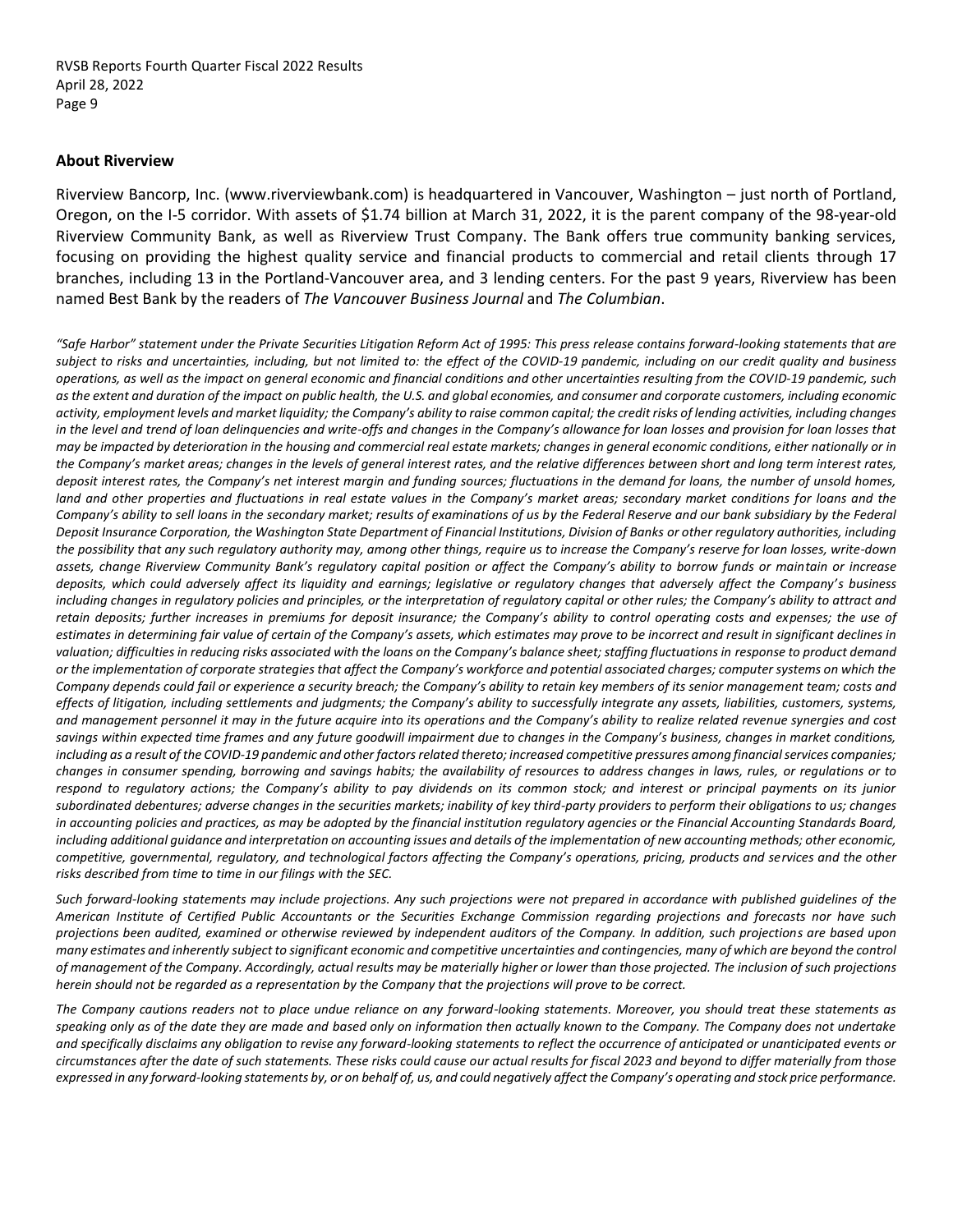# **RIVERVIEW BANCORP, INC. AND SUBSIDIARY Consolidated Balance Sheets**

| (In thousands, except share data) (Unaudited)                                                                              |    | March 31, 2022 |               | December 31, 2021 | March 31, 2021 |           |  |
|----------------------------------------------------------------------------------------------------------------------------|----|----------------|---------------|-------------------|----------------|-----------|--|
| <b>ASSETS</b>                                                                                                              |    |                |               |                   |                |           |  |
| Cash (including interest-earning accounts of \$224,589, \$227,635,<br>and \$254,205)                                       | \$ | 241,424        | \$            | 239,857           | \$             | 265,408   |  |
| Certificate of deposits held for investment                                                                                |    | 249            |               | 249               |                | 249       |  |
| Investment securities:                                                                                                     |    |                |               |                   |                |           |  |
| Available for sale, at estimated fair value                                                                                |    | 165,782        |               | 182,303           |                | 216,304   |  |
| Held to maturity, at amortized cost                                                                                        |    | 253,100        |               | 212,722           |                | 39,574    |  |
| Loans receivable (net of allowance for loan losses of \$14,523,                                                            |    |                |               |                   |                |           |  |
| \$15,173 and \$19,178)                                                                                                     |    | 975,885        |               | 947,050           |                | 924,057   |  |
| Prepaid expenses and other assets                                                                                          |    | 12,396         |               | 11,597            |                | 13,189    |  |
| Accrued interest receivable                                                                                                |    | 4,650          |               | 4,580             |                | 5,236     |  |
| Federal Home Loan Bank stock, at cost                                                                                      |    | 2,019          |               | 1,722             |                | 1,722     |  |
| Premises and equipment, net                                                                                                |    | 17,166         |               | 17,410            |                | 17,824    |  |
| Financing lease right-of-use assets                                                                                        |    | 1,355          |               | 1,374             |                | 1,432     |  |
| Deferred income taxes, net                                                                                                 |    | 7,501          |               | 5,791             |                | 5,419     |  |
| Mortgage servicing rights, net                                                                                             |    | 34             |               | 41                |                | 81        |  |
| Goodwill                                                                                                                   |    | 27,076         |               | 27,076            |                | 27,076    |  |
| Core deposit intangible, net                                                                                               |    | 495            |               | 526               |                | 619       |  |
| Bank owned life insurance                                                                                                  |    | 30,964         |               | 30,778            |                | 30,968    |  |
| <b>TOTAL ASSETS</b>                                                                                                        | \$ | 1,740,096      | $\mathcal{S}$ | 1,683,076         | $\mathbb{S}$   | 1,549,158 |  |
| <b>LIABILITIES AND SHAREHOLDERS' EQUITY</b>                                                                                |    |                |               |                   |                |           |  |
| <b>LIABILITIES:</b>                                                                                                        |    |                |               |                   |                |           |  |
| Deposits                                                                                                                   | \$ | 1,533,878      | \$            | 1,473,454         | \$             | 1,346,060 |  |
| Accrued expenses and other liabilities                                                                                     |    | 19,298         |               | 17,163            |                | 21,906    |  |
| Advance payments by borrowers for taxes and insurance                                                                      |    | 555            |               | 211               |                | 521       |  |
| Junior subordinated debentures                                                                                             |    | 26,833         |               | 26,812            |                | 26.748    |  |
| Finance lease liability                                                                                                    |    | 2,283          |               | 2,295             |                | 2,329     |  |
| <b>Total liabilities</b>                                                                                                   |    | 1,582,847      |               | 1,519,935         |                | 1,397,564 |  |
| SHAREHOLDERS' EQUITY:                                                                                                      |    |                |               |                   |                |           |  |
| Serial preferred stock, \$.01 par value; 250,000 authorized,                                                               |    |                |               |                   |                |           |  |
| issued and outstanding, none                                                                                               |    |                |               |                   |                |           |  |
| Common stock, \$.01 par value; 50,000,000 authorized,                                                                      |    |                |               |                   |                |           |  |
| March 31, 2022 – 22,155,636 issued and 22,127,396 outstanding;                                                             |    |                |               |                   |                |           |  |
| December 31, 2021 - 22,426,520 issued and 22,176,612 outstanding;<br>March 31, $2021 - 22,351,235$ issued and outstanding; |    | 221            |               | 221               |                | 223       |  |
| Additional paid-in capital                                                                                                 |    | 62,048         |               | 62,234            |                | 63,650    |  |
| Retained earnings                                                                                                          |    | 104,931        |               | 102,023           |                | 87,881    |  |
| Accumulated other comprehensive loss                                                                                       |    | (9,951)        |               | (1, 337)          |                | (160)     |  |
| Total shareholders' equity                                                                                                 |    | 157,249        |               | 163,141           |                | 151,594   |  |
| TOTAL LIABILITIES AND SHAREHOLDERS' EQUITY                                                                                 | \$ | 1,740,096      | $\mathbb{S}$  | 1,683,076         | \$             | 1,549,158 |  |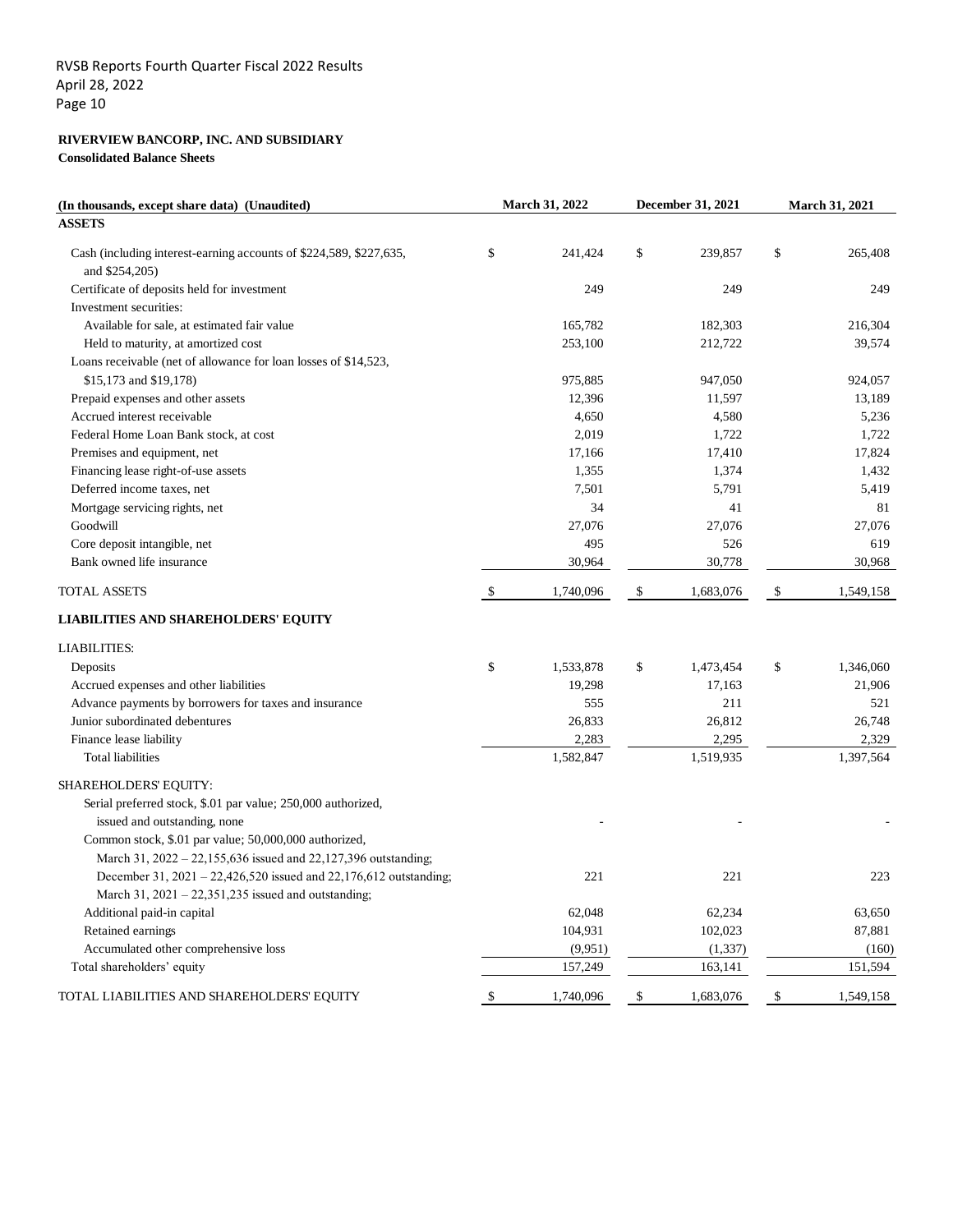# **RIVERVIEW BANCORP, INC. AND SUBSIDIARY**

### **Consolidated Statements of Income**

|                                                                  | <b>Three Months Ended</b> |                |               |                              |               |            | <b>Twelve Months Ended</b> |                               |               |            |
|------------------------------------------------------------------|---------------------------|----------------|---------------|------------------------------|---------------|------------|----------------------------|-------------------------------|---------------|------------|
| (In thousands, except share data) (Unaudited)                    |                           | March 31, 2022 |               | Dec. 31, 2021 March 31, 2021 |               |            |                            | March 31, 2022 March 31, 2021 |               |            |
| <b>INTEREST INCOME:</b>                                          |                           |                |               |                              |               |            |                            |                               |               |            |
| Interest and fees on loans receivable                            | \$                        | $10,631$ \$    |               | 11,046                       | \$            | 11,023     | \$                         | 44,079                        | \$            | 45,498     |
| Interest on investment securities - taxable                      |                           | 1,563          |               | 1,303                        |               | 713        |                            | 5,001                         |               | 2,422      |
| Interest on investment securities - nontaxable                   |                           | 66             |               | 66                           |               | 50         |                            | 237                           |               | 129        |
| Other interest and dividends                                     |                           | 129            |               | 136                          |               | 79         |                            | 508                           |               | 295        |
| Total interest and dividend income                               |                           | 12,389         |               | 12,551                       |               | 11,865     |                            | 49,825                        |               | 48,344     |
| <b>INTEREST EXPENSE:</b>                                         |                           |                |               |                              |               |            |                            |                               |               |            |
| Interest on deposits                                             |                           | 283            |               | 300                          |               | 473        |                            | 1,424                         |               | 2,544      |
| Interest on borrowings                                           |                           | 200            |               | 192                          |               | 196        |                            | 776                           |               | 883        |
| Total interest expense                                           |                           | 483            |               | 492                          |               | 669        |                            | 2,200                         |               | 3,427      |
| Net interest income                                              |                           | 11,906         |               | 12,059                       |               | 11,196     |                            | 47,625                        |               | 44,917     |
| Provision for (recapture of) loan losses                         |                           | (650)          |               | (1,275)                      |               |            |                            | (4,625)                       |               | 6,300      |
| Net interest income after provision for (recapture of) loan loss |                           | 12,556         |               | 13,334                       |               | 11,196     |                            | 52,250                        |               | 38,617     |
| NON-INTEREST INCOME:                                             |                           |                |               |                              |               |            |                            |                               |               |            |
| Fees and service charges                                         |                           | 1,681          |               | 1,759                        |               | 1,667      |                            | 7,109                         |               | 6,382      |
| Asset management fees                                            |                           | 1,067          |               | 1,137                        |               | 900        |                            | 4,107                         |               | 3,646      |
| Bank owned life insurance ("BOLI")                               |                           | 187            |               | 189                          |               | 188        |                            | 800                           |               | 813        |
| BOLI death benefit in excess of cash surrender value             |                           |                |               |                              |               |            |                            | 500                           |               |            |
| Other, net                                                       |                           | 31             |               | 31                           |               | 81         |                            | 228                           |               | 249        |
| Total non-interest income, net                                   |                           | 2,966          |               | 3,116                        |               | 2,836      |                            | 12,744                        |               | 11,090     |
| NON-INTEREST EXPENSE:                                            |                           |                |               |                              |               |            |                            |                               |               |            |
| Salaries and employee benefits                                   |                           | 6,366          |               | 5,880                        |               | 6,301      |                            | 23,635                        |               | 22,570     |
| Occupancy and depreciation                                       |                           | 1,539          |               | 1,367                        |               | 1,439      |                            | 5,624                         |               | 5,780      |
| Data processing                                                  |                           | 753            |               | 698                          |               | 666        |                            | 2,940                         |               | 2,662      |
| Amortization of core deposit intangible                          |                           | 31             |               | 32                           |               | 35         |                            | 125                           |               | 140        |
| Advertising and marketing                                        |                           | 127            |               | 155                          |               | 83         |                            | 614                           |               | 466        |
| FDIC insurance premium                                           |                           | 118            |               | 113                          |               | 98         |                            | 439                           |               | 319        |
| State and local taxes                                            |                           | 198            |               | 195                          |               | 196        |                            | 812                           |               | 794        |
| Telecommunications                                               |                           | 45             |               | 51                           |               | 50         |                            | 197                           |               | 295        |
| Professional fees                                                |                           | 290            |               | 285                          |               | 269        |                            | 1,235                         |               | 1,231      |
| Gain on sale of premises and equipment, net                      |                           |                |               | $\overline{\phantom{a}}$     |               |            |                            | (993)                         |               |            |
| Other                                                            |                           | 648            |               | 503                          |               | 489        |                            | 2,090                         |               | 1,997      |
| Total non-interest expense                                       |                           | 10,115         |               | 9,279                        |               | 9,626      |                            | 36,718                        |               | 36,254     |
| <b>INCOME BEFORE INCOME TAXES</b>                                |                           | 5,407          |               | 7,171                        |               | 4,406      |                            | 28,276                        |               | 13,453     |
| PROVISION FOR INCOME TAXES                                       |                           | 1,282          |               | 1,661                        |               | 992        |                            | 6,456                         |               | 2,981      |
| NET INCOME                                                       | $\frac{1}{2}$             | 4,125          | $\mathcal{S}$ | 5,510                        | $\mathcal{S}$ | 3,414      | $\sqrt{\frac{2}{5}}$       | 21,820                        | $\mathcal{S}$ | 10,472     |
| Earnings per common share:                                       |                           |                |               |                              |               |            |                            |                               |               |            |
| Basic                                                            | \$                        | 0.19           | $\mathbb{S}$  | 0.25                         | \$            | 0.15       | \$                         | 0.98                          | \$            | 0.47       |
| Diluted                                                          | \$                        | $0.19$ \$      |               | 0.25                         | \$            | 0.15       | \$                         | $0.98$ \$                     |               | 0.47       |
| Weighted average number of common shares outstanding:            |                           |                |               |                              |               |            |                            |                               |               |            |
| <b>Basic</b>                                                     |                           | 22,161,686     |               | 22,166,130                   |               | 22,346,368 |                            | 22,213,029                    |               | 22,296,195 |
| Diluted                                                          |                           | 22, 172, 735   |               | 22,177,120                   |               | 22,361,730 |                            | 22,224,947                    |               | 22,312,831 |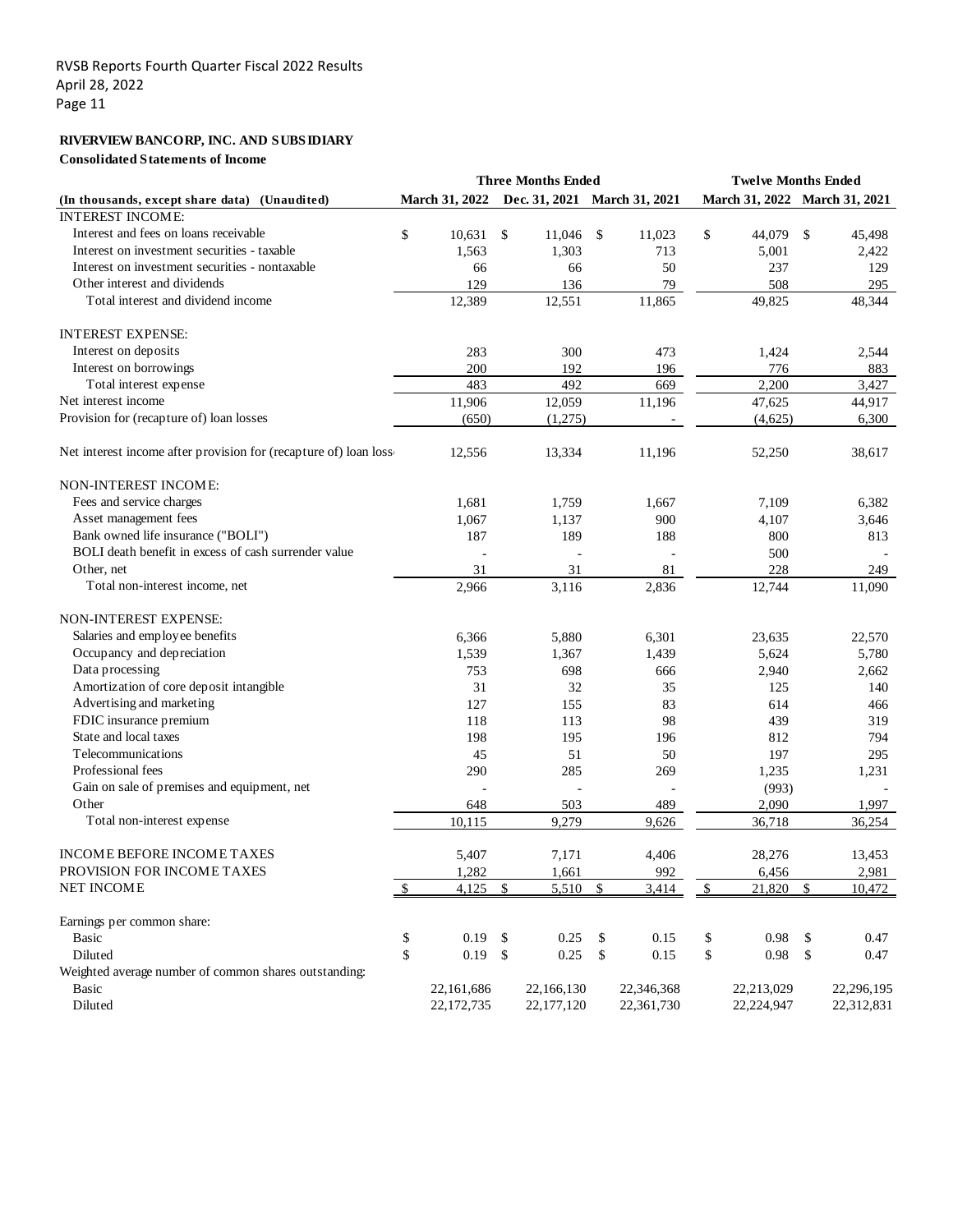| (Dollars in thousands)                                             |    | At or for the three months ended |               |               |                       | At or for the twelve months ended |                       |           |                |           |
|--------------------------------------------------------------------|----|----------------------------------|---------------|---------------|-----------------------|-----------------------------------|-----------------------|-----------|----------------|-----------|
|                                                                    |    | <b>March 31, 2022</b>            | Dec. 31, 2021 |               | <b>March 31, 2021</b> |                                   | <b>March 31, 2022</b> |           | March 31, 2021 |           |
| <b>AVERAGE BALANCES</b>                                            |    |                                  |               |               |                       |                                   |                       |           |                |           |
| Average interest-earning assets                                    | \$ | 1,623,660                        | S.            | 1,619,775     | \$.                   | 1,393,153                         | \$.                   | 1,575,068 | \$.            | 1,320,109 |
| Average interest-bearing liabilities                               |    | 1,052,004                        |               | 1,032,089     |                       | 906.124                           |                       | 1.016.592 |                | 861,820   |
| Net average earning assets                                         |    | 571.656                          |               | 587,686       |                       | 487.029                           |                       | 558,476   |                | 458,289   |
| Average loans                                                      |    | 973.461                          |               | 938,113       |                       | 938,162                           |                       | 934,742   |                | 966,070   |
| Average deposits                                                   |    | 1,508,632                        |               | 1,503,736     |                       | 1,289,259                         |                       | 1,463,693 |                | 1,205,302 |
| Average equity                                                     |    | 163.581                          |               | 162,282       |                       | 153,896                           |                       | 160,155   |                | 151,650   |
| Average tangible equity (non-GAAP)                                 |    | 135,993                          |               | 134,661       |                       | 126,180                           |                       | 132,519   |                | 123,881   |
| <b>ASSET OUALITY</b>                                               |    | March 31, 2022                   |               | Dec. 31, 2021 |                       | March 31, 2021                    |                       |           |                |           |
| Non-performing loans                                               | ъ  | 22,099                           | \$.           | 1,840         | S                     | 571                               |                       |           |                |           |
| Non-performing loans excluding SBA Government Guarantee (non-GAAP) |    | 273                              | \$.           | 307           | -S                    | 395                               |                       |           |                |           |
| Non performing loans to total loans                                |    | 2.204                            |               | 0.1004        |                       | 0.0604                            |                       |           |                |           |

| Non-performing loans to total loans                                            | 2.23%          | 0.19%         | 0.06%          |
|--------------------------------------------------------------------------------|----------------|---------------|----------------|
| Non-performing loans to total loans excluding SBA Government Guarantee (non-   | 0.03%          | 0.03%         | 0.04%          |
| Real estate/repossessed assets owned                                           | \$             | \$            | \$             |
| Non-performing assets                                                          | \$<br>22,099   | \$<br>1,840   | \$<br>571      |
| Non-performing assets excluding SBA Government Guarantee (non-GAAP)            | \$<br>273      | \$<br>307     | \$<br>395      |
| Non-performing assets to total assets                                          | 1.27%          | 0.11%         | 0.04%          |
| Non-performing assets to total assets excluding SBA Government Guarantee (non- | 0.02%          | 0.02%         | 0.03%          |
| Net loan charge-offs in the quarter                                            | \$             | \$<br>52      | \$<br>14       |
| Net charge-offs in the quarter/average net loans                               | 0.00%          | 0.02%         | 0.01%          |
| Allowance for loan losses                                                      | \$<br>14,523   | \$<br>15,173  | \$<br>19,178   |
| Average interest-earning assets to average                                     |                |               |                |
| interest-bearing liabilities                                                   | 154.34%        | 156.94%       | 153.75%        |
| Allowance for loan losses to                                                   |                |               |                |
| non-performing loans                                                           | 65.72%         | 824.62%       | 3358.67%       |
| Allowance for loan losses to total loans                                       | 1.47%          | 1.58%         | 2.03%          |
| Shareholders' equity to assets                                                 | 9.04%          | 9.69%         | 9.79%          |
| <b>CAPITAL RATIOS</b>                                                          |                |               |                |
| Total capital (to risk weighted assets)                                        | 16.38%         | 16.72%        | 17.35%         |
| Tier 1 capital (to risk weighted assets)                                       | 15.12%         | 15.47%        | 16.09%         |
| Common equity tier 1 (to risk weighted assets)                                 | 15.12%         | 15.47%        | 16.09%         |
| Tier 1 capital (to average tangible assets)                                    | 9.19%          | 9.10%         | 9.63%          |
| Tangible common equity (to average tangible assets) (non-GAAP)                 | 7.57%          | 8.19%         | 8.14%          |
| <b>DEPOSIT MIX</b>                                                             | March 31, 2022 | Dec. 31, 2021 | March 31, 2021 |
| Interest checking                                                              | \$<br>287,861  | \$<br>285,807 | \$<br>258,014  |
| Regular savings                                                                | 340,076        | 327,887       | 291,769        |
| Money market deposit accounts                                                  | 299,738        | 277,355       | 240,554        |
| Non-interest checking                                                          | 494.831        | 469,100       | 435,098        |

Certificates of deposit<br>Total deposits  $\frac{111,372}{\$ \ \ 1,533,878}$   $\frac{113,305}{\$ \ \ 1,473,454}$   $\frac{120,625}{\$ \ \ 1,346,060}$ 

 $\overline{\$}$  1,533,878  $\overline{\$}$  1,473,454  $\overline{\$}$  1,346,060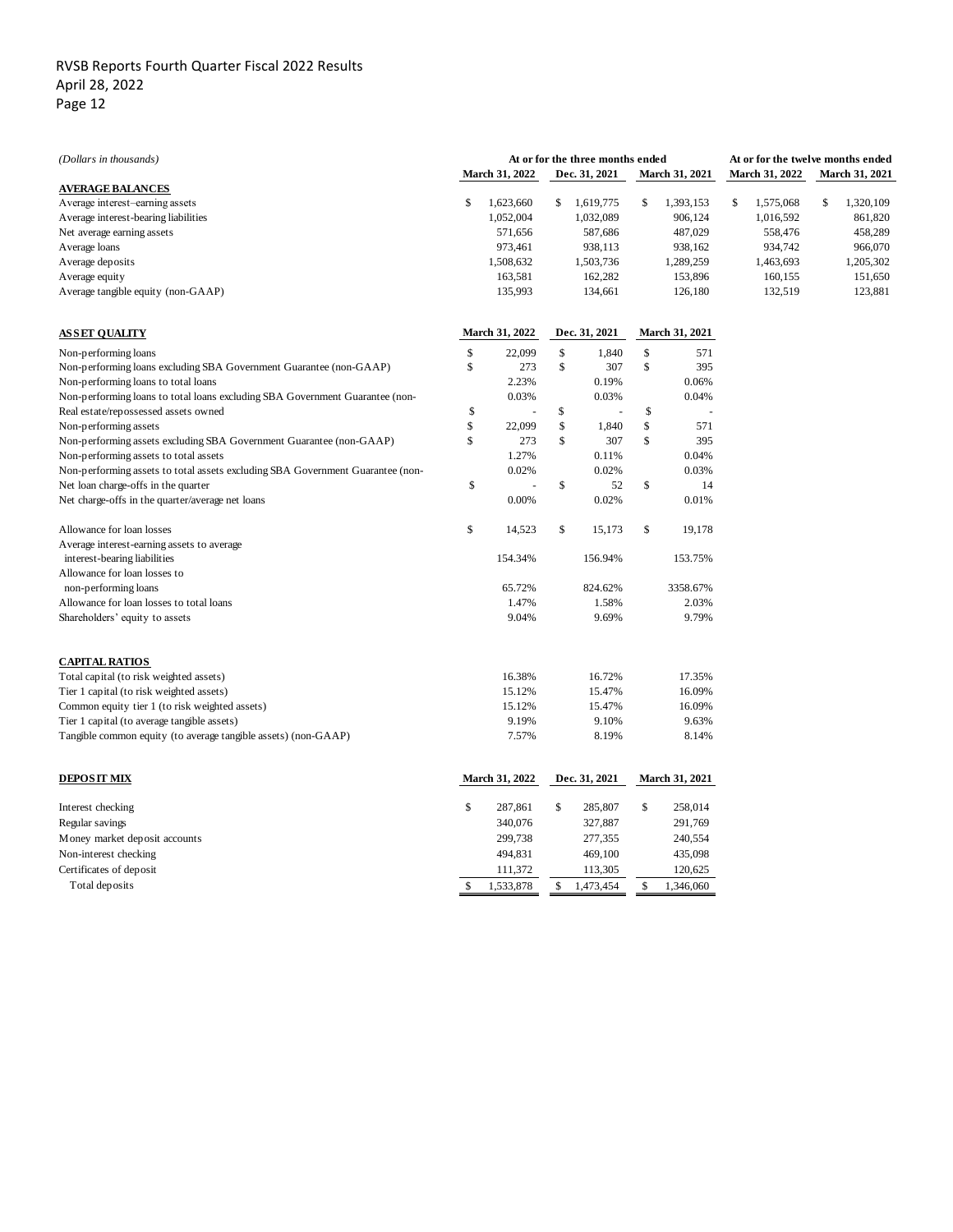# **COMPOSITION OF COMMERCIAL AND CONSTRUCTION LOANS**

|                                     |              | Commercial<br><b>Business</b> |    | Other<br><b>Real Estate</b><br>M ortgage |    | <b>Real Estate</b><br>Construction |              | Commercial<br>& Construction<br>Total |
|-------------------------------------|--------------|-------------------------------|----|------------------------------------------|----|------------------------------------|--------------|---------------------------------------|
| March 31, 2022                      |              | (Dollars in thousands)        |    |                                          |    |                                    |              |                                       |
| Commercial business                 | \$           | 225,006                       | \$ |                                          | \$ |                                    | \$           | 225,006                               |
| <b>SBA PPP</b>                      |              | 3,085                         |    |                                          |    |                                    |              | 3,085                                 |
| Commercial construction             |              |                               |    |                                          |    | 12,741                             |              | 12,741                                |
| Office buildings                    |              |                               |    | 124,690                                  |    |                                    |              | 124,690                               |
| Warehouse/industrial                |              |                               |    | 100,184                                  |    |                                    |              | 100,184                               |
| Retail/shopping centers/strip malls |              |                               |    | 97,192                                   |    |                                    |              | 97,192                                |
| Assisted living facilities          |              |                               |    | 663                                      |    |                                    |              | 663                                   |
| Single purpose facilities           |              |                               |    | 260,108                                  |    |                                    |              | 260,108                               |
| Land                                |              |                               |    | 11,556                                   |    |                                    |              | 11,556                                |
| Multi-family                        |              |                               |    | 60,211                                   |    |                                    |              | 60,211                                |
| One-to-four family construction     |              |                               |    |                                          |    | 11,419                             |              | 11,419                                |
| Total                               | $\mathbf{s}$ | 228,091                       | \$ | 654,604                                  | \$ | 24,160                             | $\mathbb{S}$ | 906,855                               |
| March 31, 2021                      |              |                               |    |                                          |    |                                    |              |                                       |
| Commercial business                 | \$           | 171,701                       | \$ |                                          | \$ |                                    | \$.          | 171,701                               |
| <b>SBA PPP</b>                      |              | 93,444                        |    |                                          |    |                                    |              | 93,444                                |
| Commercial construction             |              |                               |    |                                          |    | 9,810                              |              | 9,810                                 |
| Office buildings                    |              |                               |    | 135,526                                  |    |                                    |              | 135,526                               |
| Warehouse/industrial                |              |                               |    | 87.880                                   |    |                                    |              | 87,880                                |
| Retail/shopping centers/strip malls |              |                               |    | 85,414                                   |    |                                    |              | 85,414                                |
| Assisted living facilities          |              |                               |    | 854                                      |    |                                    |              | 854                                   |
| Single purpose facilities           |              |                               |    | 233,793                                  |    |                                    |              | 233,793                               |
| Land                                |              |                               |    | 14,040                                   |    |                                    |              | 14,040                                |
| Multi-family                        |              |                               |    | 45,014                                   |    |                                    |              | 45,014                                |
| One-to-four family construction     |              |                               |    |                                          |    | 7,180                              |              | 7,180                                 |
| Total                               | \$           | 265,145                       | \$ | 602,521                                  | \$ | 16,990                             | \$           | 884,656                               |
|                                     |              |                               |    |                                          |    |                                    |              |                                       |

| <b>LOAN MIX</b>                   |    | March 31, 2022 |     | Dec. 31, 2021 | <b>March 31, 2021</b> |         |  |
|-----------------------------------|----|----------------|-----|---------------|-----------------------|---------|--|
| Commercial and construction       |    |                |     |               |                       |         |  |
| Commercial business               | \$ | 228,091        | S   | 222,535       | \$                    | 265,145 |  |
| Other real estate mortgage        |    | 654.604        |     | 631,872       |                       | 602,521 |  |
| Real estate construction          |    | 24,160         |     | 18,365        |                       | 16,990  |  |
| Total commercial and construction |    | 906.855        |     | 872,772       |                       | 884.656 |  |
| Consumer                          |    |                |     |               |                       |         |  |
| Real estate one-to-four family    |    | 82,006         |     | 87,821        |                       | 56,405  |  |
| Other installment                 |    | 1,547          |     | 1,630         |                       | 2,174   |  |
| Total consumer                    |    | 83,553         |     | 89.451        |                       | 58,579  |  |
| Total loans                       |    | 990,408        |     | 962,223       |                       | 943.235 |  |
| Less:                             |    |                |     |               |                       |         |  |
| Allowance for loan losses         |    | 14,523         |     | 15,173        |                       | 19,178  |  |
| Loans receivable, net             |    | 975,885        | \$. | 947,050       |                       | 924,057 |  |

### **DETAIL OF NON-PERFORMING ASSETS**

|                             | Southwest |            |                        |        |    |        |
|-----------------------------|-----------|------------|------------------------|--------|----|--------|
|                             |           | Washington |                        | Other  |    | Total  |
| March 31, 2022              |           |            | (Dollars in thousands) |        |    |        |
| Commercial business         | \$        | 100        | \$                     |        | S  | 100    |
| Commercial real estate      |           | 122        |                        |        |    | 122    |
| Consumer                    |           | 51         |                        |        |    | 51     |
| Subtotal                    |           | 273        |                        |        |    | 273    |
| SBA Government Guaranteed   |           |            |                        | 21,826 |    | 21,826 |
| Total non-performing assets |           | 273        | £.                     | 21.826 | £. | 22,099 |